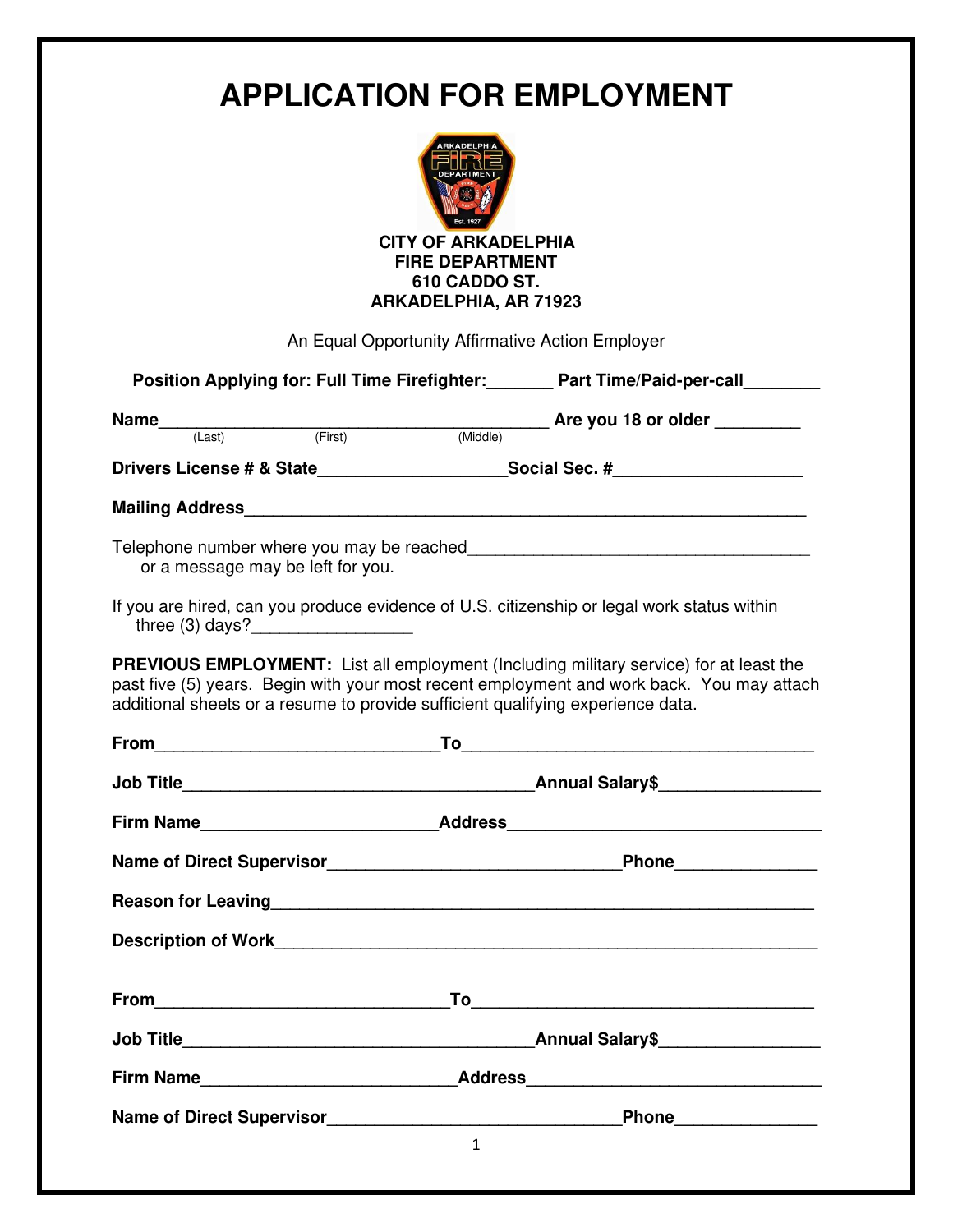| Firm Name_________________________________Address_______________________________                                                                                                                                                     |  |  |  |  |  |  |
|--------------------------------------------------------------------------------------------------------------------------------------------------------------------------------------------------------------------------------------|--|--|--|--|--|--|
| Name of Direct Supervisor___________________________________Phone_______________                                                                                                                                                     |  |  |  |  |  |  |
| Reason for Leaving <b>Executive Contract Contract Contract Contract Contract Contract Contract Contract Contract Contract Contract Contract Contract Contract Contract Contract Contract Contract Contract Contract Contract Con</b> |  |  |  |  |  |  |
|                                                                                                                                                                                                                                      |  |  |  |  |  |  |
|                                                                                                                                                                                                                                      |  |  |  |  |  |  |
|                                                                                                                                                                                                                                      |  |  |  |  |  |  |
| Firm Name__________________________________Address______________________________                                                                                                                                                     |  |  |  |  |  |  |
| Name of Direct Supervisor__________________________________Phone________________                                                                                                                                                     |  |  |  |  |  |  |
|                                                                                                                                                                                                                                      |  |  |  |  |  |  |
|                                                                                                                                                                                                                                      |  |  |  |  |  |  |
| <b>EDUCATION:</b>                                                                                                                                                                                                                    |  |  |  |  |  |  |
| Did you graduate from High School? () Yes () No                                                                                                                                                                                      |  |  |  |  |  |  |
|                                                                                                                                                                                                                                      |  |  |  |  |  |  |
| Last grade completed and date of completion or graduation_______________________                                                                                                                                                     |  |  |  |  |  |  |
| College, University, Trade,<br>Dates of<br><b>Major Areas of Study</b><br><b>Semester</b><br>Degree's<br>Date left or                                                                                                                |  |  |  |  |  |  |
| <b>Business, Correspondence</b><br><b>Attendance</b><br>Granted<br>Graduated<br>Hours                                                                                                                                                |  |  |  |  |  |  |
|                                                                                                                                                                                                                                      |  |  |  |  |  |  |
| Can you perform the duties of the job for which you are applying? () Yes<br>$()$ No                                                                                                                                                  |  |  |  |  |  |  |
|                                                                                                                                                                                                                                      |  |  |  |  |  |  |
| Specify equipment or office machines you operate: <b>Specify and the contract of the set of the set of the set of the set of the set of the set of the set of the set of the set of the set of the set of the set of the set of </b> |  |  |  |  |  |  |
|                                                                                                                                                                                                                                      |  |  |  |  |  |  |

2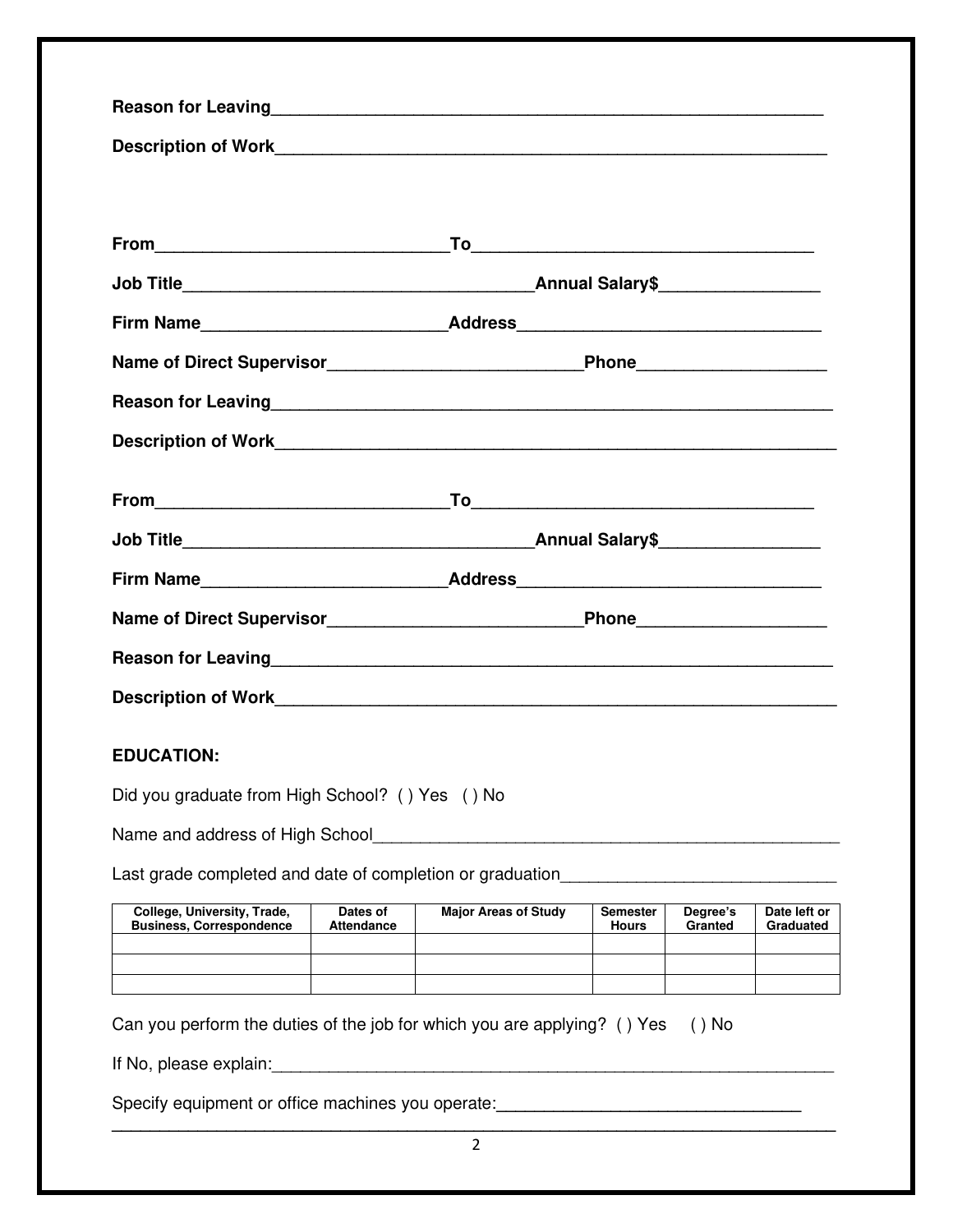Are you related to any member of the Arkadelphia City Council or any person now in the employment of the City of Arkadelphia: ( ) Yes ( ) No.

**\_\_\_\_\_\_\_\_\_\_\_\_\_\_\_\_\_\_\_\_\_\_\_\_\_\_\_\_\_\_\_\_\_\_\_\_\_\_\_\_\_\_\_\_\_\_\_\_\_\_\_\_\_\_\_\_\_\_\_\_\_\_\_\_\_\_\_\_\_\_\_\_\_\_\_\_**

\_\_\_\_\_\_\_\_\_\_\_\_\_\_\_\_\_\_\_\_\_\_\_\_\_\_\_\_\_\_\_\_\_\_\_\_\_\_\_\_\_\_\_\_\_\_\_\_\_\_\_\_\_\_\_\_\_\_\_\_\_\_\_\_\_\_\_\_\_\_\_\_\_\_\_\_

If yes, give person's name, where employed, and relationship to you:

Person to be notified in case of emergency:

\_\_\_\_\_\_\_\_\_\_\_\_\_\_\_\_\_\_\_\_\_\_\_\_\_\_\_\_\_\_\_\_\_\_\_\_\_\_\_\_\_\_\_\_\_\_\_\_\_\_\_\_\_\_\_\_\_\_\_\_\_\_\_\_\_\_\_\_\_\_\_\_\_\_\_\_ (Name) (Address) (Telephone)

 Give the names, addresses, and telephone numbers of three (3) persons, other than relatives, who have knowledge of your character, experience or ability:

| Name | Address | Telephone | Occupation |
|------|---------|-----------|------------|
|      |         |           |            |
|      |         |           |            |
|      |         |           |            |

List any arrests for which you were convicted or paid fines:

| Date | Location | Charge |
|------|----------|--------|
|      |          |        |
|      |          |        |
|      |          |        |
|      |          |        |

Please indicate any additional experience and/or training you have had, which, in your opinion, would qualify you for the position you seek:

\_\_\_\_\_\_\_\_\_\_\_\_\_\_\_\_\_\_\_\_\_\_\_\_\_\_\_\_\_\_\_\_\_\_\_\_\_\_\_\_\_\_\_\_\_\_\_\_\_\_\_\_\_\_\_\_\_\_\_\_\_\_\_\_\_\_\_\_\_\_\_\_\_\_\_\_ \_\_\_\_\_\_\_\_\_\_\_\_\_\_\_\_\_\_\_\_\_\_\_\_\_\_\_\_\_\_\_\_\_\_\_\_\_\_\_\_\_\_\_\_\_\_\_\_\_\_\_\_\_\_\_\_\_\_\_\_\_\_\_\_\_\_\_\_\_\_\_\_\_\_\_\_ \_\_\_\_\_\_\_\_\_\_\_\_\_\_\_\_\_\_\_\_\_\_\_\_\_\_\_\_\_\_\_\_\_\_\_\_\_\_\_\_\_\_\_\_\_\_\_\_\_\_\_\_\_\_\_\_\_\_\_\_\_\_\_\_\_\_\_\_\_\_\_\_\_\_\_\_ \_\_\_\_\_\_\_\_\_\_\_\_\_\_\_\_\_\_\_\_\_\_\_\_\_\_\_\_\_\_\_\_\_\_\_\_\_\_\_\_\_\_\_\_\_\_\_\_\_\_\_\_\_\_\_\_\_\_\_\_\_\_\_\_\_\_\_\_\_\_\_\_\_\_\_\_